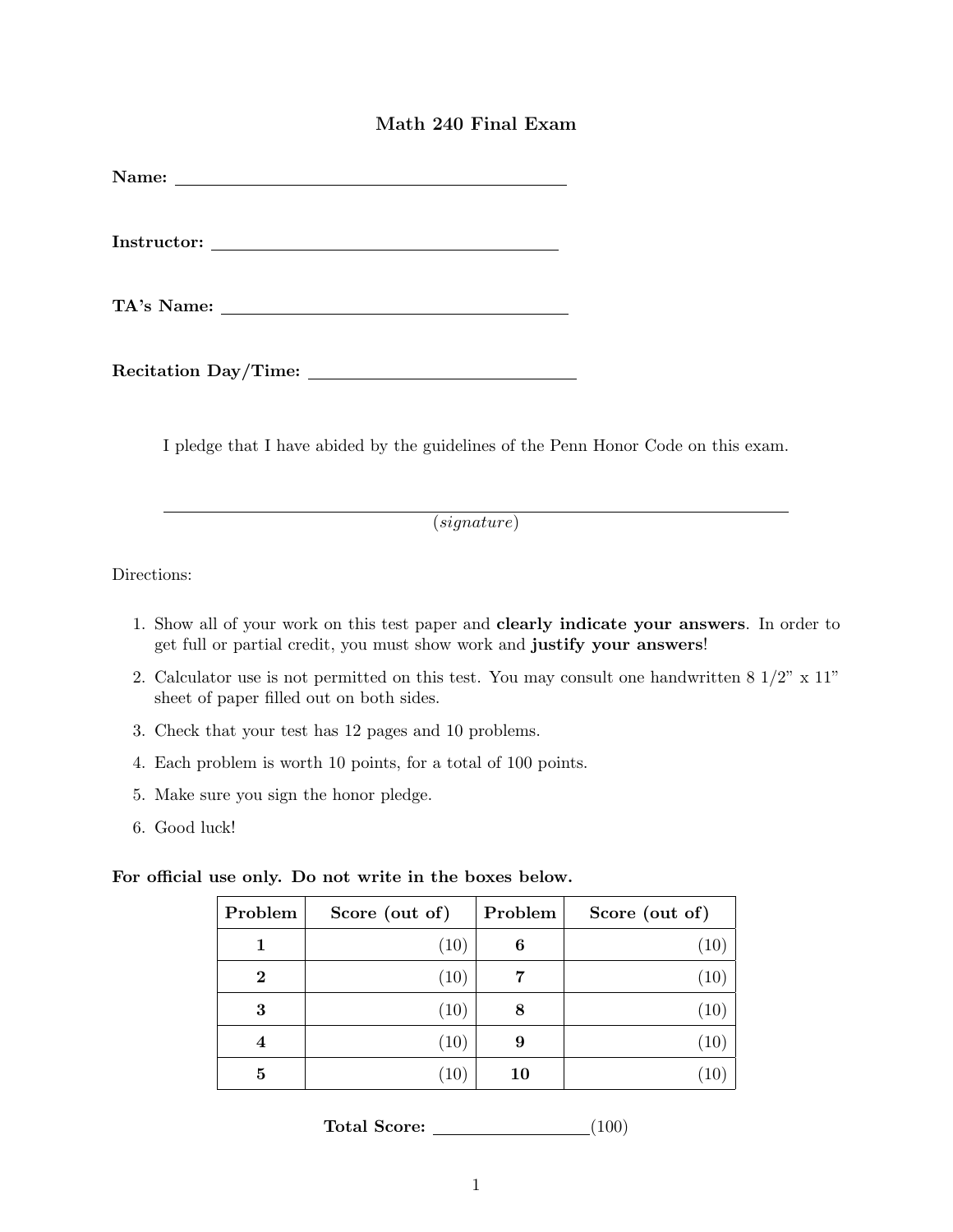- 1. Decide if the given statements are true or false, and justify your answers.
	- (i) **T** / **F** : A 3  $\times$  3 matrix need not have any real eigenvalues.

(ii) **T** / **F**: The surface S parametrized by  $x = s^3$ ,  $y = s \cos t$ ,  $z = s \sin t$ , where  $s \ge 0$  and  $0 \le t \le 2\pi$ , is smooth.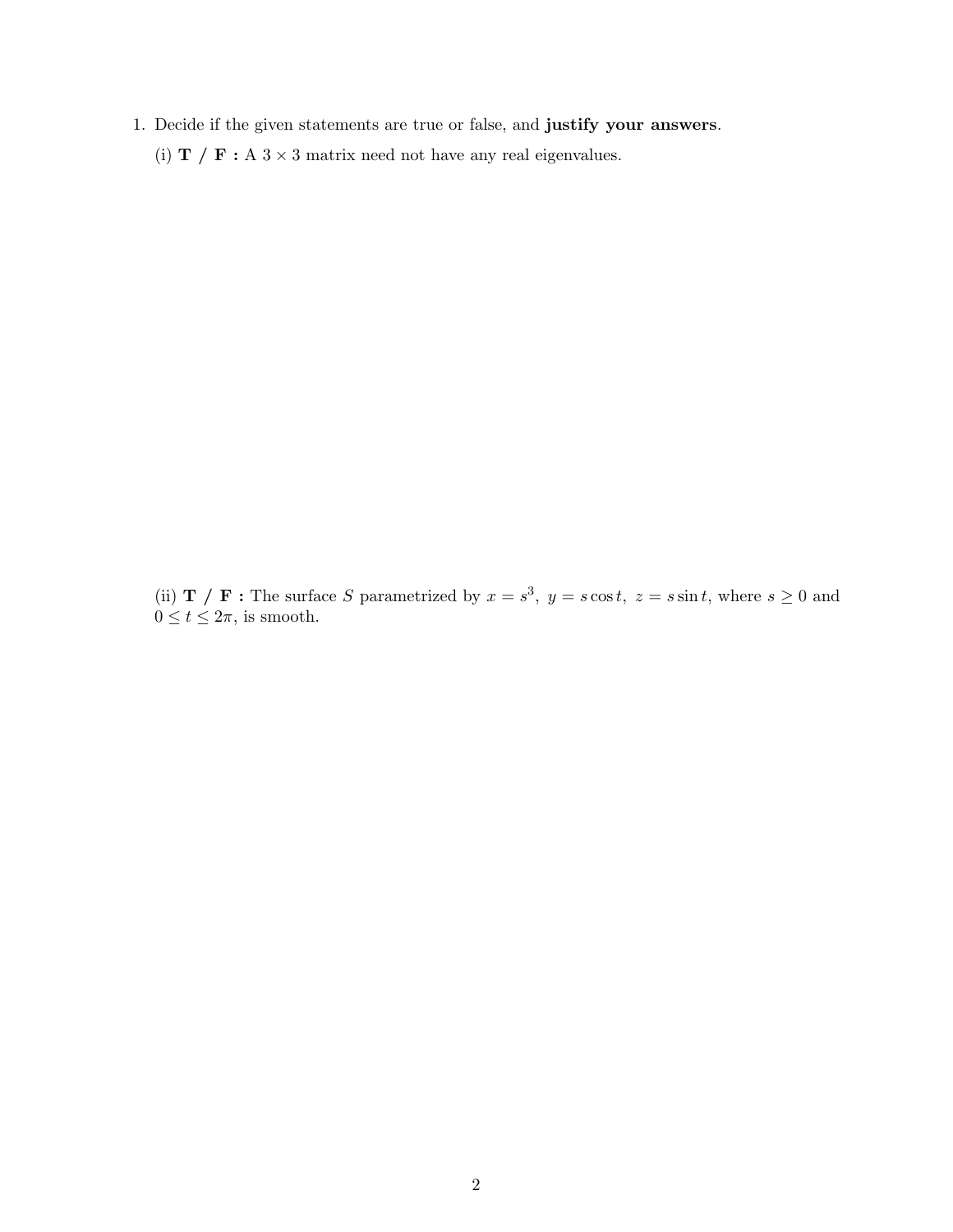(iii) **T** / **F** : If an  $n \times n$  matrix A is invertible, then it is diagonalizable.

(iv)  $\mathbf{T}$  /  $\mathbf{F}$ : Given vector functions  $\vec{x}_1(t), \vec{x}_2(t), \ldots, \vec{x}_n(t)$ , if the Wronskian  $W[\vec{x}_1, \vec{x}_2, \ldots, \vec{x}_n](t)$ is zero at every point in an interval  $I$ , the functions are dependent on  $I$ .

(v) **T** / **F** : Let  $a_0(x)$ ,  $a_1(x)$ , and  $f(x)$  be continuous on an interval I. The initial value problem

$$
\begin{cases}\ny'' + a_0(x)y' + a_1(x)y = f(x) \\
y(0) = y_0, y'(0) = v_0\n\end{cases}
$$

may have no solution on  $I$ .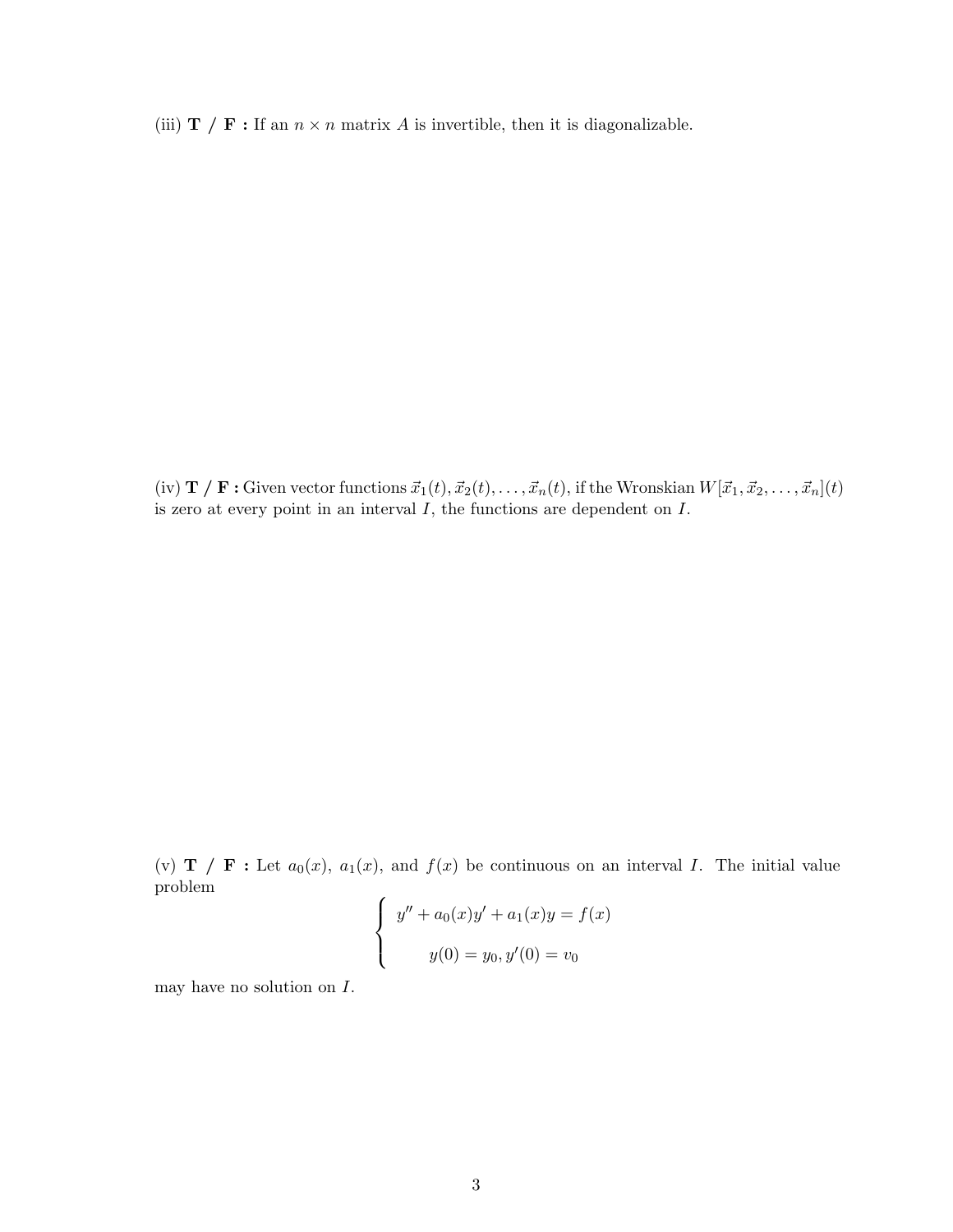2. Let R be the region in  $\mathbb{R}^3$  enclosed by  $z = x^2 + y^2$  and  $z = 9$ , and let S be the boundary of R oriented with outward normals. Compute the flux integral  $\iiint$ S  $\vec{F} \cdot d\vec{S}$ , where

$$
\vec{F}(x, y, z) = \langle y - 2, x^3 z, z^2 \rangle.
$$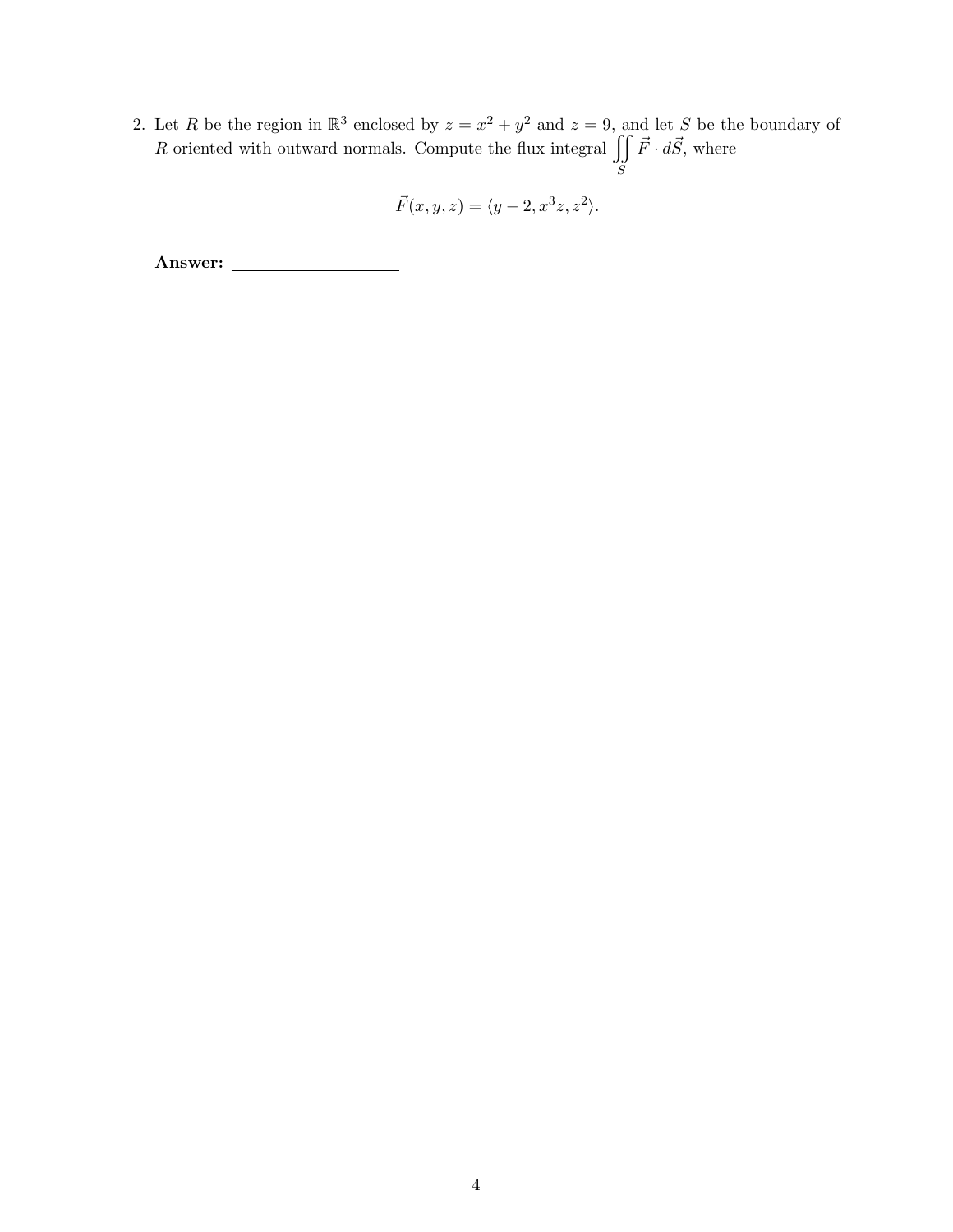3. Carefully determine whether or not the set  $\{3, x-3, 5x+e^{-x}\}\)$  forms a basis for the space of solutions of the differential equation  $y''' + y'' = 0$  on the interval [0, 1].

Answer (circle one): Yes / No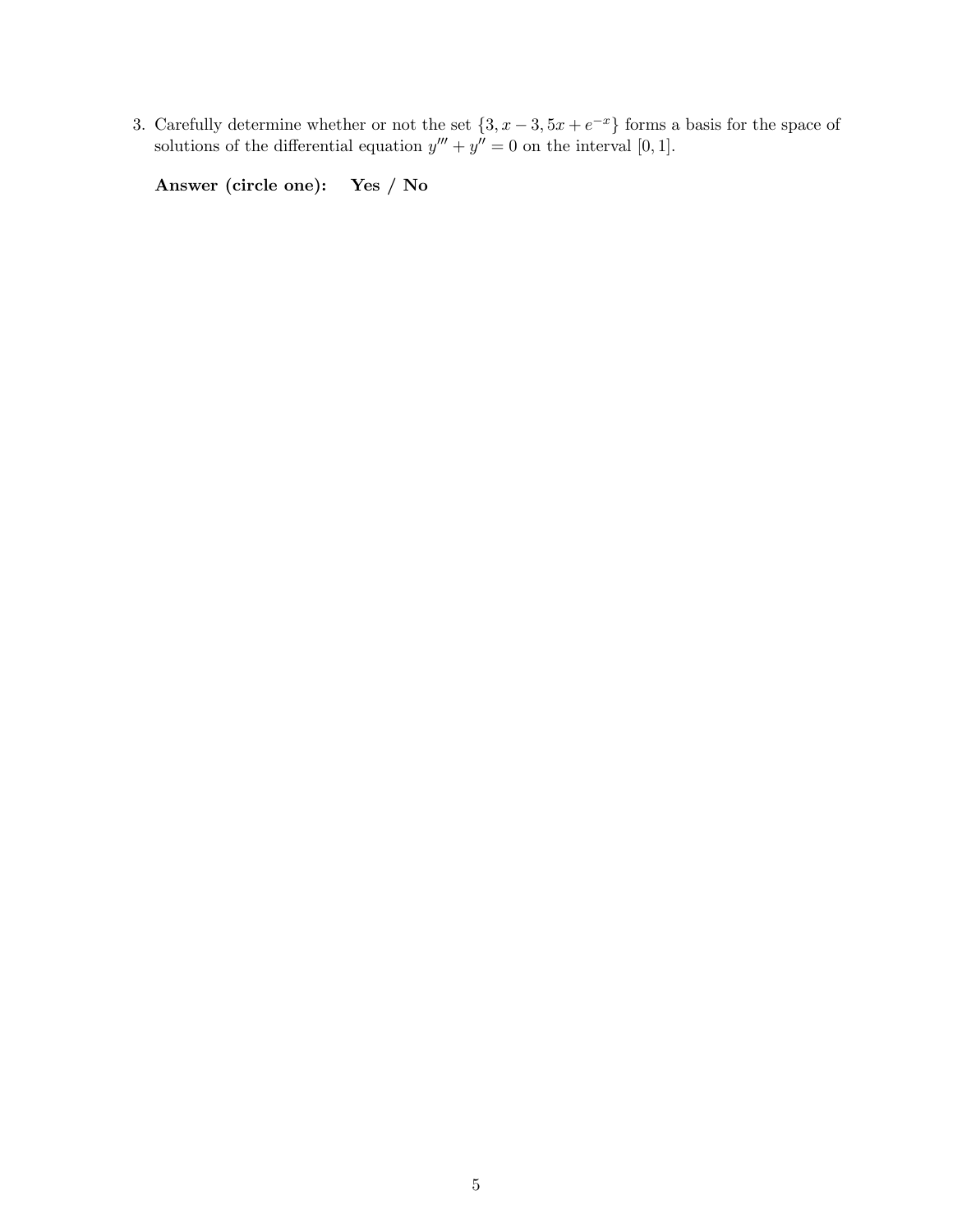4. Evaluate  $\iint$ S curl $\vec{F} \cdot d\vec{S}$ , where  $\vec{F}(x, y, z) = \langle z^2, -3xy, x^3y^3 \rangle$  and S is the part of  $z = 5-x^2-y^2$ above the plane  $z = 1$ , oriented upward.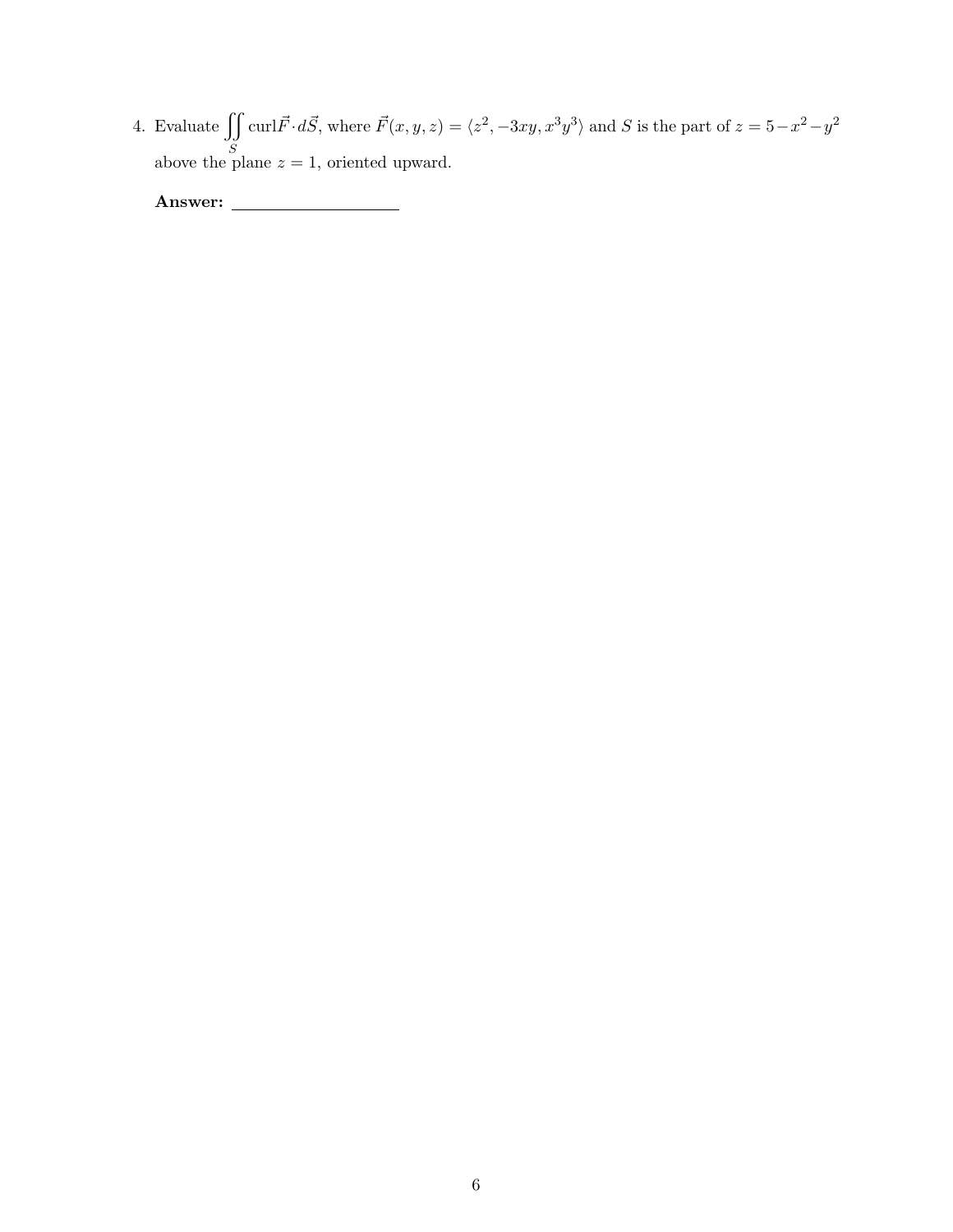5. For what values of  $k$  does the system

$$
kx + y + z = 1
$$
  

$$
x + ky + z = 1
$$
  

$$
x + y + kz = 1
$$

have (i) a unique solution, (ii) no solution, and (iii) infinitely many solutions? Justify your answers.

Answers:

(i) (ii) (iii)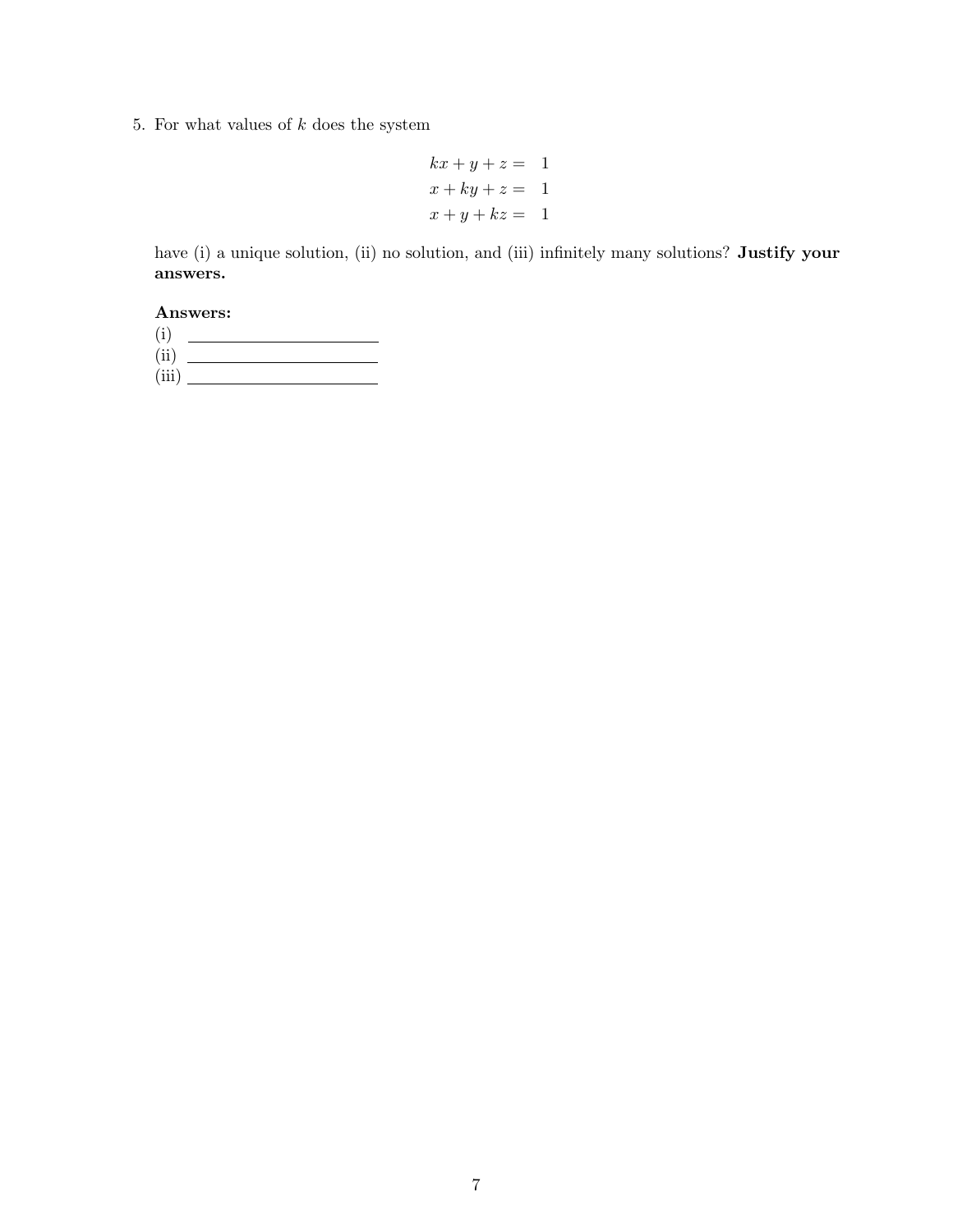6. Determine the general (real-valued) solution to the system  $\vec{x}' = A\vec{x}$ , where

$$
A = \left[ \begin{array}{rr} 7 & 1 \\ -4 & 3 \end{array} \right].
$$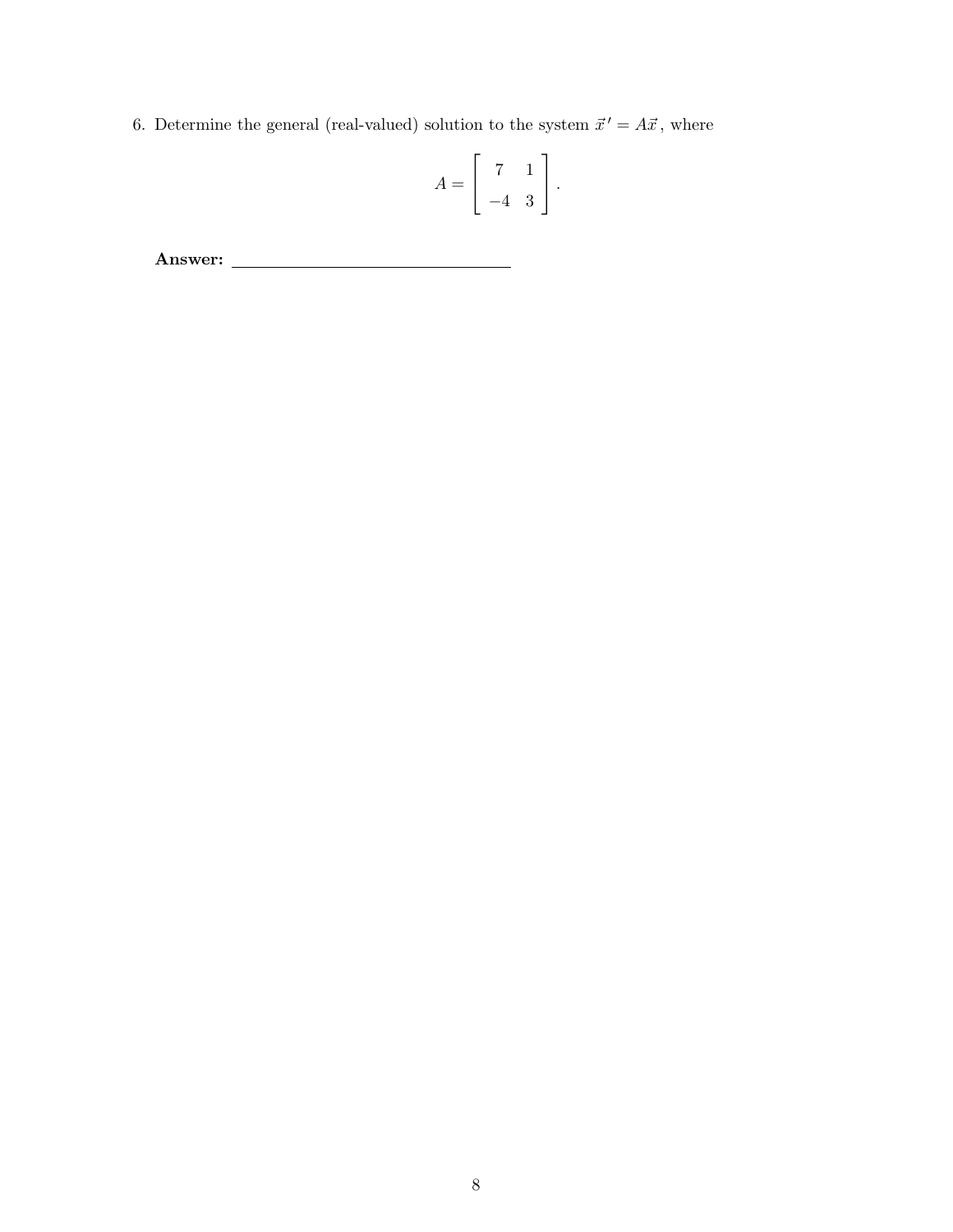7. Solve the following initial value problem:

$$
\begin{cases}\ny'' + 7y' + 10y = e^{-2x} \\
y(0) = 0, y'(0) = 0\n\end{cases}
$$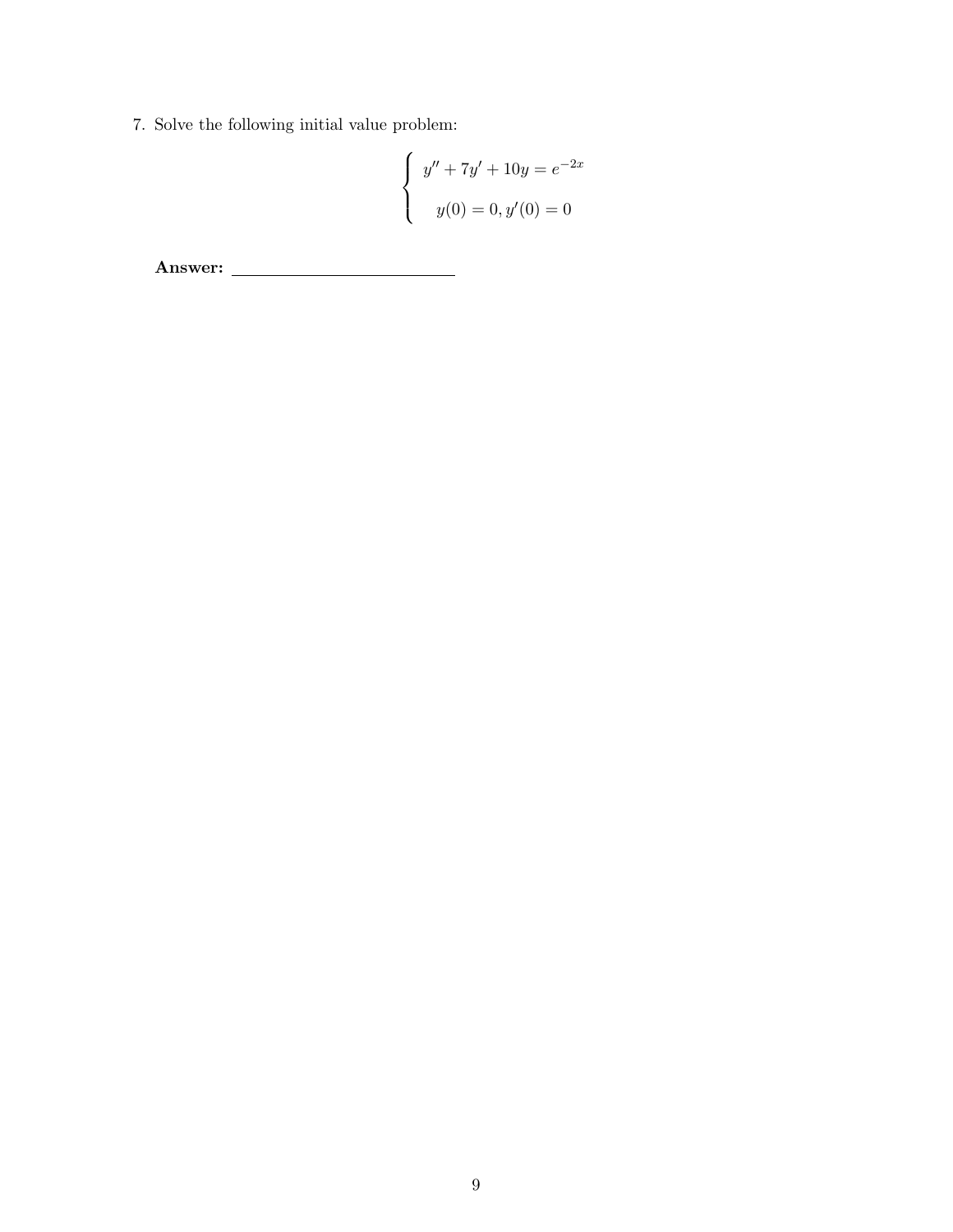8. Determine whether or not each of the following sets  $S$  is a subspace of the given real vector space  $V$ . For each set that is a subspace, write down a basis for the subspace.

(i)  $V = M_3(\mathbb{R}), S = \{A \in V : \text{rank}(A) = 3\}.$ 

(ii) 
$$
V = M_2(\mathbb{R}), S = \left\{ \begin{bmatrix} a & b \\ c & d \end{bmatrix} \in V : a + d = 0 \right\}.
$$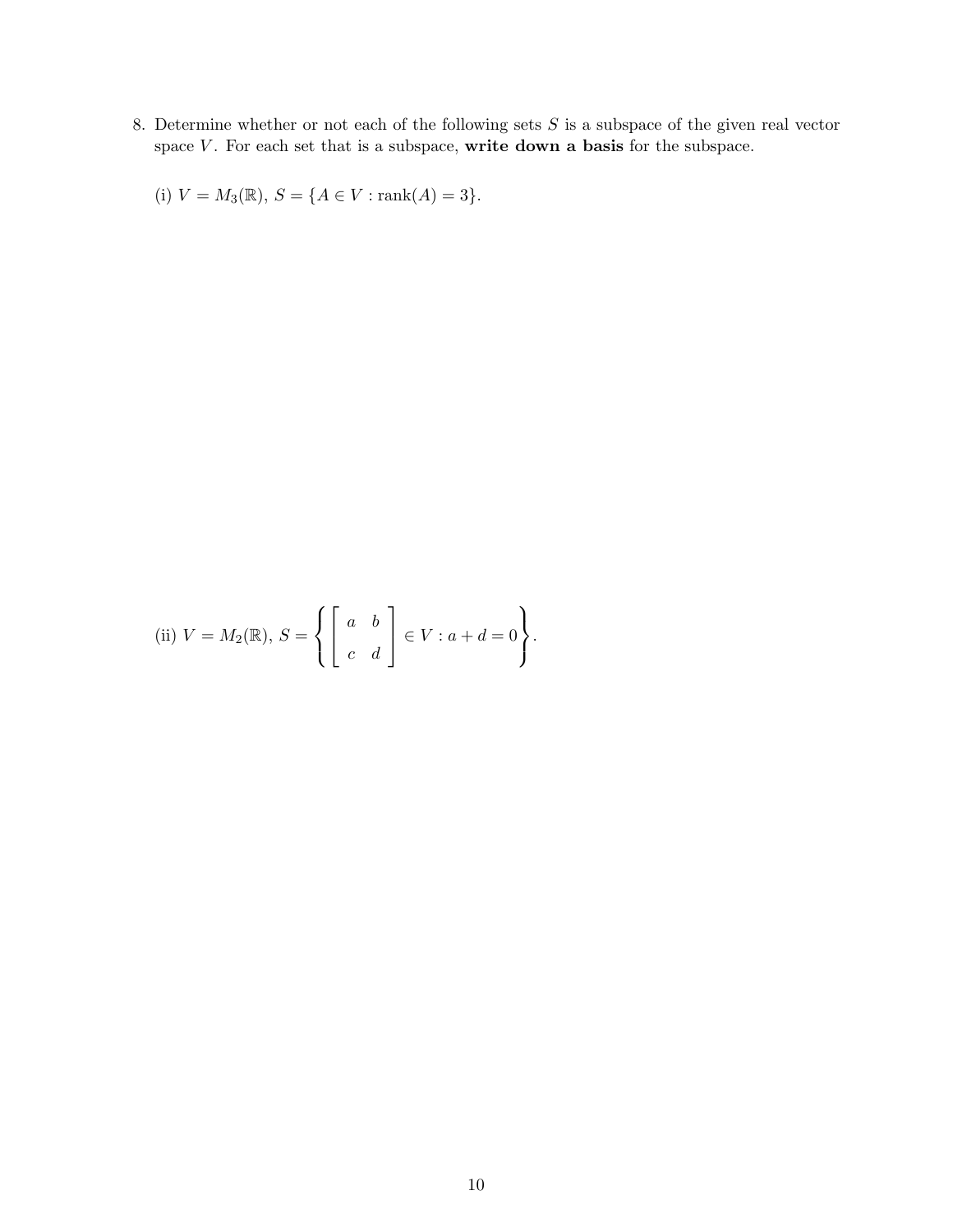9. Determine the general (real-valued) solution to the system  $\vec{x}' = A\vec{x}$ , where

$$
A = \begin{bmatrix} 3 & 0 & 0 \\ 0 & -3 & -1 \\ 0 & 2 & -1 \end{bmatrix}
$$

.